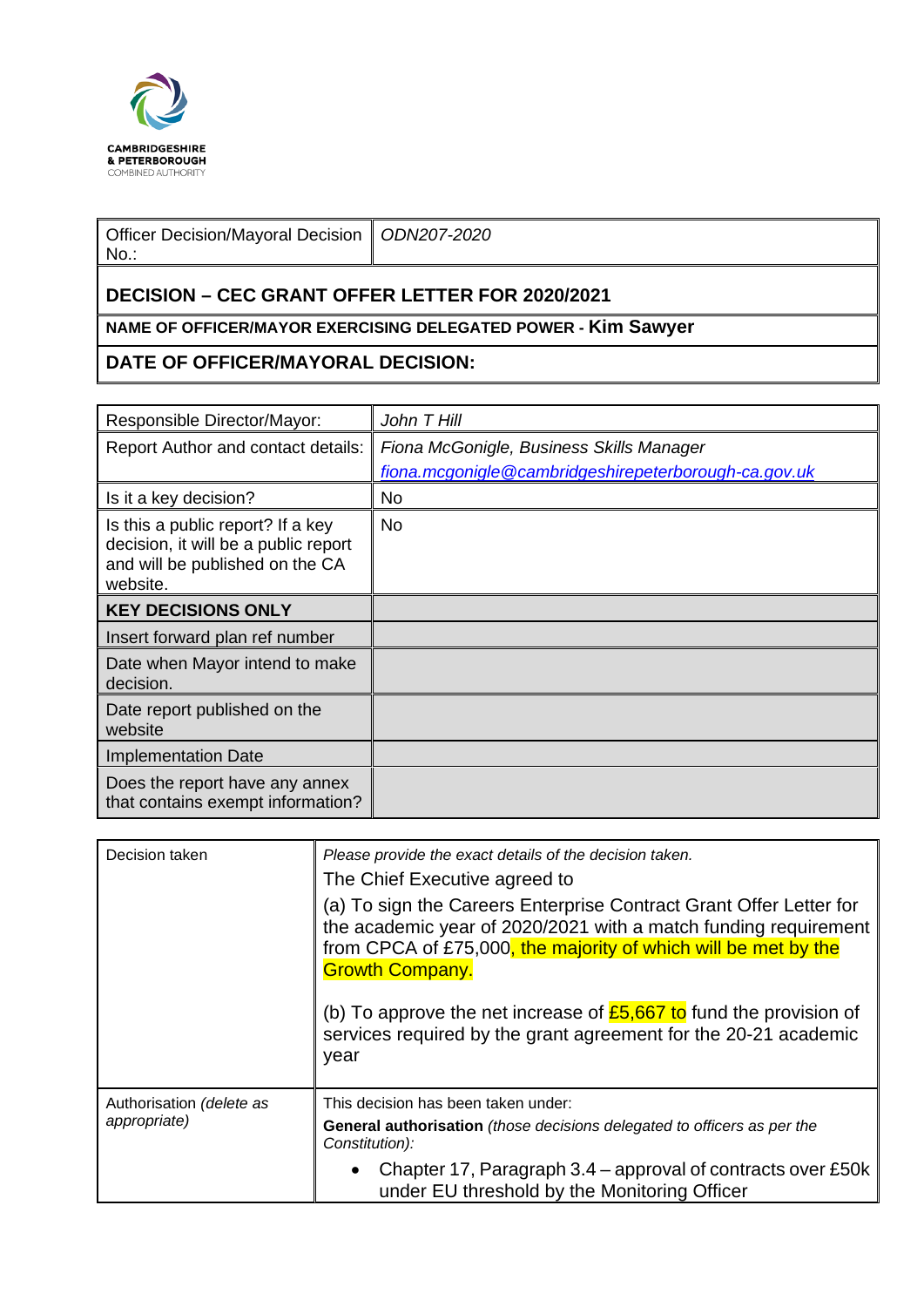

|                                    | Chapter 17, Section 4 'Delegations to the Chief Exec,<br>paragraph 4.13 - to take decisions up to £500k, subject to<br>any decisions being reported to the next Board meeting of<br>the Combined Authority.                                                                                                                                                                                                                                                                                                                                                                                                                                                                                                                                                                                                                                                                                                       |
|------------------------------------|-------------------------------------------------------------------------------------------------------------------------------------------------------------------------------------------------------------------------------------------------------------------------------------------------------------------------------------------------------------------------------------------------------------------------------------------------------------------------------------------------------------------------------------------------------------------------------------------------------------------------------------------------------------------------------------------------------------------------------------------------------------------------------------------------------------------------------------------------------------------------------------------------------------------|
| <b>Background Information</b>      | The CEC Contract is a legacy contract from the GCGP LEP. The<br>contract had previously been awarded to the GCP LEP in January<br>2016 and subsequently transferred across to the CPCA in April<br>2018.<br>Grant confirmation from The Careers & Enterprise Company for<br>funding for the Enterprise Adviser Network (EAN) in<br>Cambridgeshire and Peterborough Combined Authority<br>September 2020 - August 2021<br>The CEC contract delivers the National Careers Strategy in<br>schools and a team of Enterprise Coordinators work with Careers<br>Leaders in schools to support them in developing their Careers<br>Strategy. The team also measure impact via the Gatsby<br>Benchmarks, the national benchmarking for all schools and<br>colleges in the country.<br>The CPCA Growth Service will deliver the outcomes of the<br>contract alongside the Skills Brokerage Service within the STAR<br>Hub. |
| Alternative options<br>considered. | Alternative options included contract termination or an alternative<br>short time arrangement but neither were considered practical due<br>to TUPE implications and mobilisation costs when the contract                                                                                                                                                                                                                                                                                                                                                                                                                                                                                                                                                                                                                                                                                                          |
| <b>Financial Implications</b>      | deliverables and the current subcontractor team are TUPE'd.<br>Please include the total costs and how the project will be funded. Please include<br>budget codes for your directorate<br>This contract is factored into the Growth Service offering however,<br>due to the delay in the Growth Service initiation, one month's cost<br>of the contract (until the Growth Service is in place) would fall<br>entirely to the CPCA.<br>The effect on the MTFP would be a net increase in costs of<br>£5,667 in 2020-21.<br>These costs will be funded from savings to be identified from<br>within the Business and Skills directorate or by a one off in-year<br>allocation of revenue gainshare from reserves.<br>Once the delivery of this is outsourced to the Growth Company<br>the costs borne by the CPCA for the contract will be fully covered<br>by the grant received by the CEC.                        |